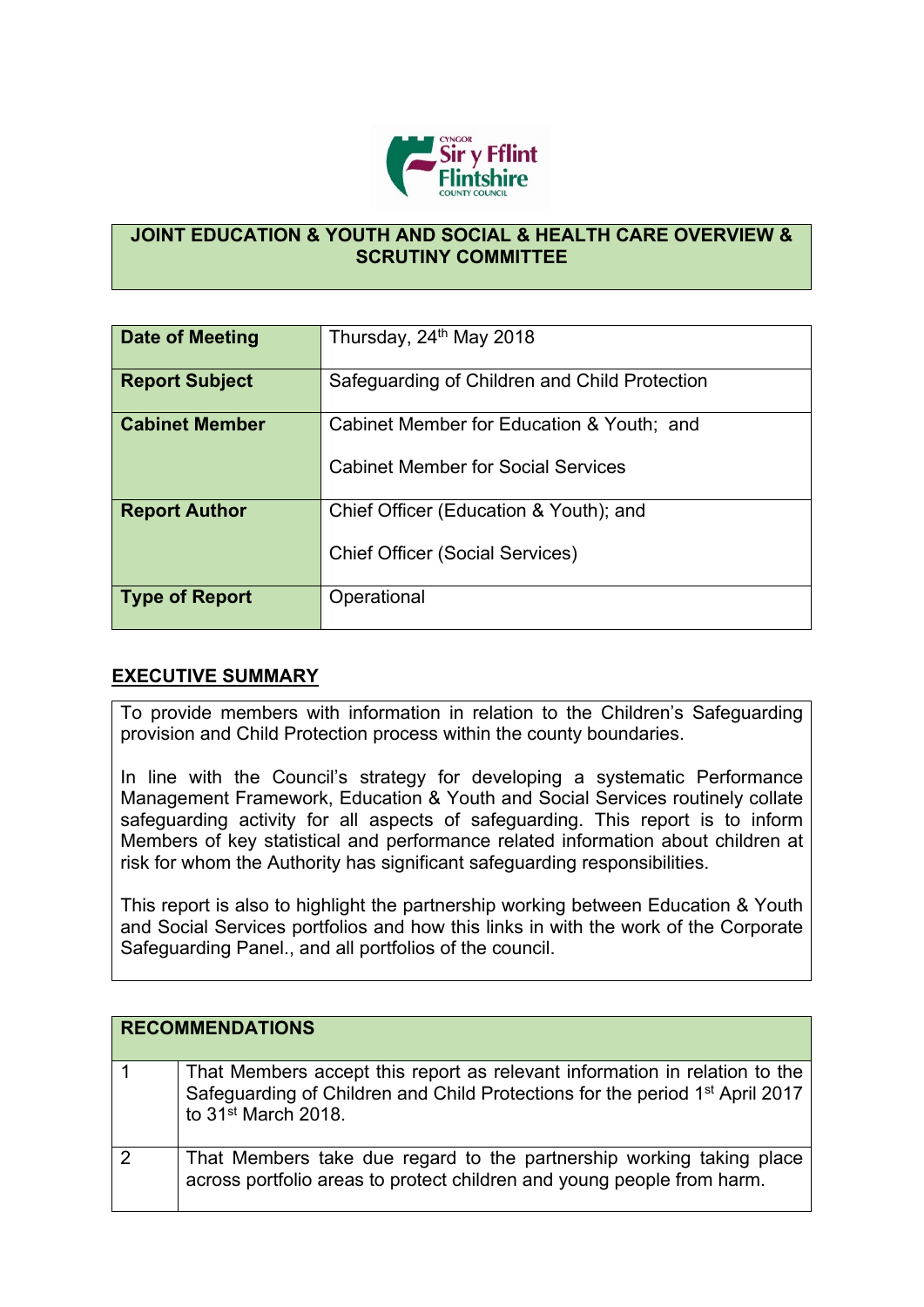## **REPORT DETAILS**

| 1.00 | EXPLAINING THE SAFEGUARDING OF CHILDREN AND<br><b>CHILD</b><br><b>PROTECTION</b>                                                                                                                                                                                                                                                                                                                                                                                                                                                                                                             |  |  |
|------|----------------------------------------------------------------------------------------------------------------------------------------------------------------------------------------------------------------------------------------------------------------------------------------------------------------------------------------------------------------------------------------------------------------------------------------------------------------------------------------------------------------------------------------------------------------------------------------------|--|--|
| 1.01 | <b>Background</b>                                                                                                                                                                                                                                                                                                                                                                                                                                                                                                                                                                            |  |  |
| 1.02 | The Flintshire Children's Safeguarding Team are part of the Social Services<br>Safeguarding Unit which compromise of:<br><b>Child Protection</b><br><b>Adult Protection</b><br>$\bullet$<br><b>Adults at Risk</b><br>$\bullet$<br>Deprivation of Liberty Safeguards (DOLS)<br>$\bullet$<br>• Looked After Children                                                                                                                                                                                                                                                                           |  |  |
| 1.03 | The Unit is based in Flint and is part of the Social Services portfolio with the<br>Safeguarding Unit Manager reporting directly to the Senior Manager<br>Safeguarding and Commissioning. The Unit has very close working<br>relationships with the Education and Youth portfolio as with other key<br>partner agencies, both locally and regionally.                                                                                                                                                                                                                                        |  |  |
| 1.04 | <b>Children's Safeguarding</b>                                                                                                                                                                                                                                                                                                                                                                                                                                                                                                                                                               |  |  |
| 1.05 | <b>Child Protection Register</b>                                                                                                                                                                                                                                                                                                                                                                                                                                                                                                                                                             |  |  |
| 1.06 | The purpose of the Child Protection Register (CPR) is to keep a confidential<br>list of all children in the local area who have been identified as being at risk<br>of significant harm. The register:<br>• Allows authorised individuals in social work, education, health, police<br>and other partner agencies to check if a child they are working with<br>is known to be at risk<br>Allows Children's Safeguarding Managers to ensure that the child<br>$\bullet$<br>protection plans are formally reviewed in accordance with the All<br><b>Wales Child Protection Procedures 2008</b> |  |  |
| 1.07 | <b>Numbers on the Register</b>                                                                                                                                                                                                                                                                                                                                                                                                                                                                                                                                                               |  |  |
| 1.08 | The numbers on the register naturally fluctuate as either cases have<br>progressed and the risk reduced and the child therefore removed from the<br>register, or the risk has increased and the child has been taken into care.<br>The Safeguarding Unit have no control over the number of referrals coming<br>through First Contact nor do they have any influence over cases that are<br>brought to conference.                                                                                                                                                                           |  |  |
|      | There has been a steady increase in line with national fluctuations of the<br>numbers on the Child Protection Register. However we are now showing a<br>downward trend as cases move towards care and support plans on a<br>voluntary basis, closed completely due to a reduction in risk or at the other<br>end of the risk spectrum, move into looked after children processes.                                                                                                                                                                                                            |  |  |
|      | Current figures for the end of April 2018 are 148 Flintshire Children on the<br>register. There are 18 temporary registrations making a total of 166 children<br>on the register at the present time.                                                                                                                                                                                                                                                                                                                                                                                        |  |  |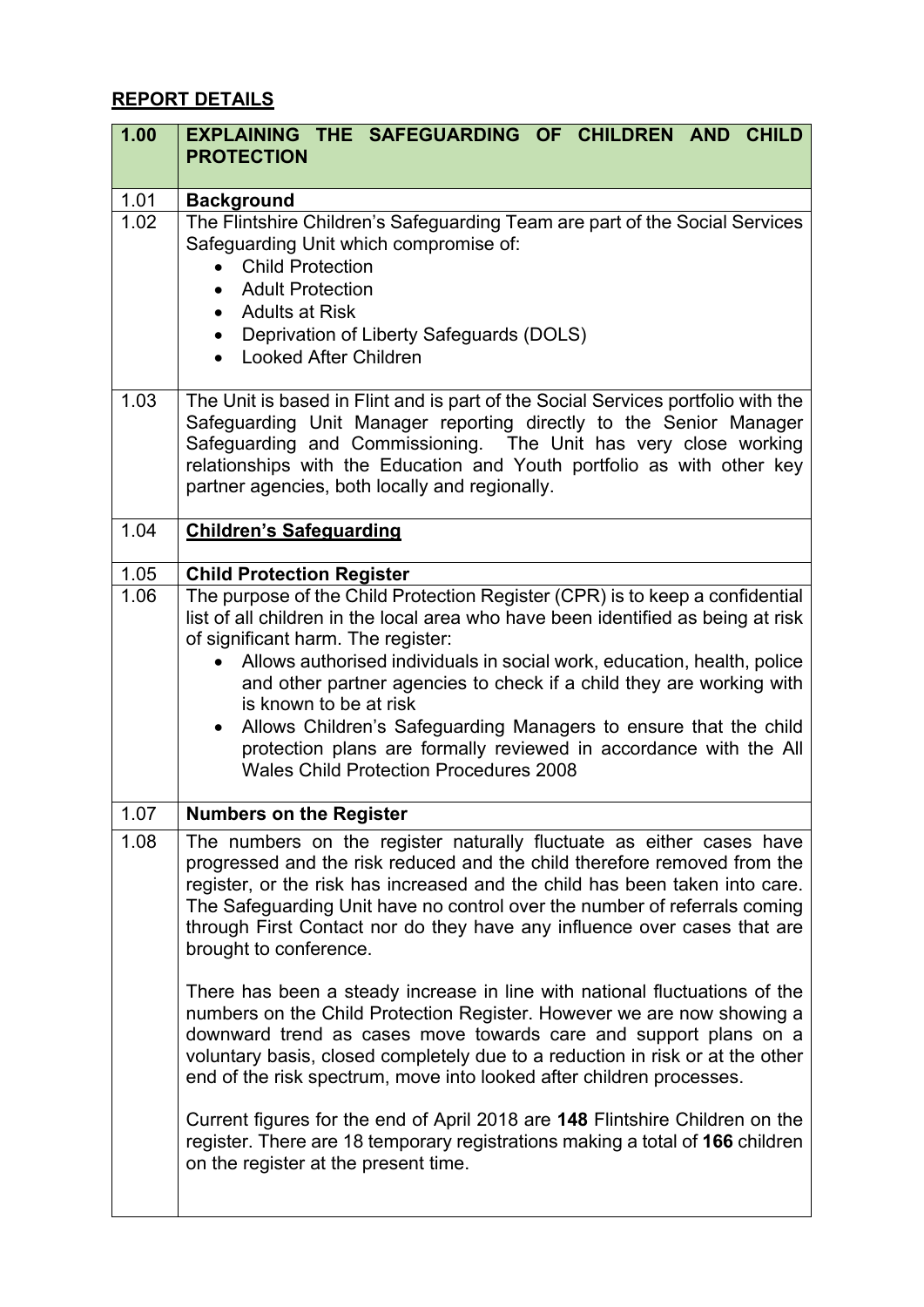| 1.09         | <b>Categories of Risk</b>                                                                                                                                                                                                                                                                                                                                                                                                                                                                                                                                                                                                                                                                                                                                                                                                                     |
|--------------|-----------------------------------------------------------------------------------------------------------------------------------------------------------------------------------------------------------------------------------------------------------------------------------------------------------------------------------------------------------------------------------------------------------------------------------------------------------------------------------------------------------------------------------------------------------------------------------------------------------------------------------------------------------------------------------------------------------------------------------------------------------------------------------------------------------------------------------------------|
| 1.10         | The current breakdown of 166 children shows the highest categories for<br>physical and emotional abuse, or emotional abuse alone. Such categories<br>are usually linked to the increase in reported incidents of Domestic Abuse.<br>The next highest category is Neglect. Our lowest number is risk of Sexual<br>Harm showing 7 at the present time with another 12 combined with either<br><b>Emotional Abuse or Neglect.</b>                                                                                                                                                                                                                                                                                                                                                                                                                |
|              | The majority of cases in Flintshire were previously neglect, while emotional<br>abuse is now more prevalent. However, emotional abuse is considered to<br>be implicit in all types of abuse, and therefore the emotional abuse category<br>will only be used where there is no other abuse indicated. There are<br>currently 63 children registered for emotional abuse only.                                                                                                                                                                                                                                                                                                                                                                                                                                                                 |
| 1.11         | <b>Length of Time on the Register</b>                                                                                                                                                                                                                                                                                                                                                                                                                                                                                                                                                                                                                                                                                                                                                                                                         |
| 1.12         | Children on the register are reviewed in line with the All Wales Child<br>Protection Procedures 2008 - at 3 months and then every 6 months.<br>Children on the Register reaching their third review are automatically<br>reviewed under the Court and Public Law Outline and are subject to a legal<br>advice meeting to identify whether cases need to move into proceedings.<br>The Children's Safeguarding Managers undertake a regular reviews of<br>cases that have been on the child protection register for twelve months or<br>more, and report the findings to Senior Managers. This process provides<br>an additional layer of oversight to ensure children are not on the register<br>longer than necessary. On 30 <sup>th</sup> April, 2018 there were 15 Flintshire families<br>who had been on the register for over 12 months. |
|              |                                                                                                                                                                                                                                                                                                                                                                                                                                                                                                                                                                                                                                                                                                                                                                                                                                               |
| 1.13         | <b>Education &amp; Youth and Social Services Priorities for the Safeguarding</b><br>of Children                                                                                                                                                                                                                                                                                                                                                                                                                                                                                                                                                                                                                                                                                                                                               |
|              |                                                                                                                                                                                                                                                                                                                                                                                                                                                                                                                                                                                                                                                                                                                                                                                                                                               |
| 1.14<br>1.15 | <b>Child Sexual Exploitation (CSE)</b><br>CSE remains a Corporate priority with Corporate agreement to continue<br>funding Flintshire's Victim Contact team for a further two years to support<br>the victims of CSE.<br>Flintshire is a member of the Regional CSE Board where a Service Manager<br>from Social Services provides progress reports on the work completed<br>locally in relation to CSE. This includes links to the work of Project 84 which<br>has been established by Barnardo's. This Project provides longer term<br>therapeutic support through a specialist service providing trauma recovery<br>services, interfacing with the Victim Contact Team.                                                                                                                                                                    |
| 1.15<br>1.16 | A case of special interest audit was undertaken in 2017 under the theme of<br>child sexual exploitation. This involved an in-depth multiagency audit where<br>agencies reviewed a case to identify good practice and areas for<br>improvement. For Social Services the case highlighted the need to improve<br>the chronology for the case. This finding was considered in the context of<br>the Jay Report (2014) on child sexual exploitation in Rotherham. The next<br>phase will be to audit a wider range of cases relate to looked after children,<br>and children with care and support plans, to assure ourselves of practice<br>compliance. This work will form part of our planned audit programme for<br>2018/19.<br>The North Wales Police CSE videos have been shared with all Senior                                            |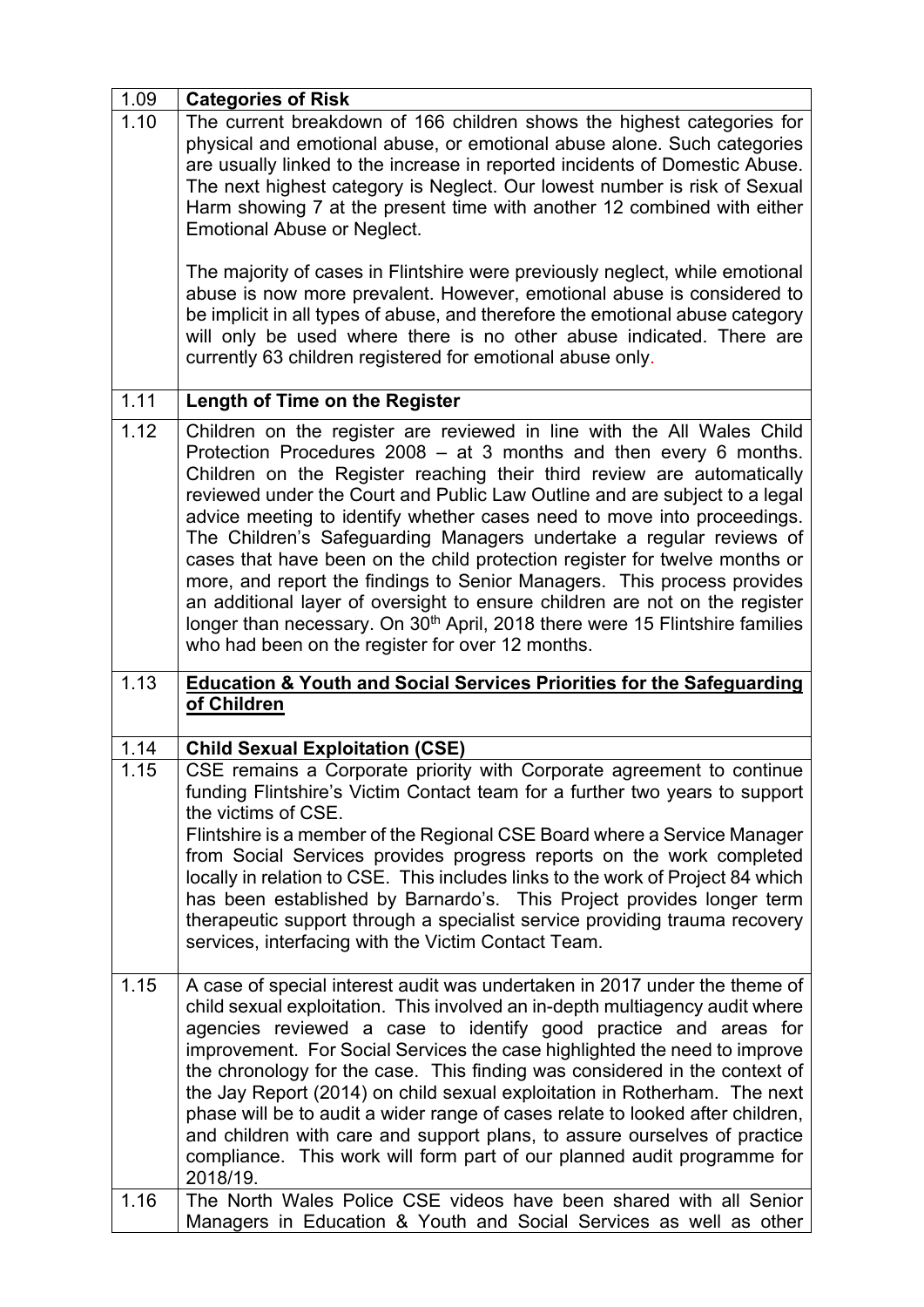|      | portfolios across the Council.                                                                                                                                                                                                                                                                                                                                                                                                                                                                                                                                                                                                                                                                                     |
|------|--------------------------------------------------------------------------------------------------------------------------------------------------------------------------------------------------------------------------------------------------------------------------------------------------------------------------------------------------------------------------------------------------------------------------------------------------------------------------------------------------------------------------------------------------------------------------------------------------------------------------------------------------------------------------------------------------------------------|
| 1.17 | A CSE Awareness Event was arranged for 16 March 2018 at Coleg Cambria<br>in Deeside. The Event provided information and advice on the broad range<br>of statutory and 3 <sup>rd</sup> sector support and service provision in relation to CSE.<br>The event was open to the Whole Community including Young People,<br>Parents/Carers & Professionals and was well attended.                                                                                                                                                                                                                                                                                                                                       |
| 1.18 | In schools, two training sessions have been held to date delivered by the<br>Lucy Faithful Foundation. Staff attending are provided with key information<br>to be delivered back in the school setting, including a link to the North Wales<br>Police CSE videos which will be continued to be promoted on an ongoing<br>basis with a view that all school staff will have seen the videos before the<br>end of the academic year.                                                                                                                                                                                                                                                                                 |
| 1.19 | The same information from the Lucy Faithful Foundation training is shared<br>with Personal and Social Education (PSE) coordinators via the county PSE<br>forum which meets termly. PSE Coordinators were also provided with model<br>lesson plans for CSE delivery and appropriate training:<br>Year 9 - 'Exploited' which was adapted from Adapted from CEOP<br>'Exploited'.<br>Year 10/11 - 'What's Happening Frankie?' Adapted from Barnardo's<br>'Hidden' Project.                                                                                                                                                                                                                                             |
| 1.20 | Responding to Child Sexual Exploitation continues to be a high priority for<br>Flintshire Youth Justice Service. Flintshire has a specific target in its Youth<br>Justice Plan to explore assessment and intervention pathways for young<br>people who are at risk of criminal exploitation. In 2015-16 the Youth Justice<br>Service secured training for two practitioners on a regional 'Train the<br>Trainers Course' which has allowed them to disseminate the training and<br>learning to the wider staff team. Flintshire Youth Justice Service is<br>attempting to arrange team training for Trafficked young people, Modern<br>Day Slavery Act and the role of the Independent Child Trafficking Advocate. |
| 1.21 | Flintshire Youth Justice Service continues to work closely with Social<br>Services for Children regarding our clients who are Looked After. Joint case<br>file audits between Youth Justice Service and Social Services for Children<br>are being undertaken.                                                                                                                                                                                                                                                                                                                                                                                                                                                      |
| 1.22 | The updated Safeguarding and Child Protection model policy was provided<br>to all schools in Autumn 2017 which reflects national guidance from Keeping<br>Learners Safe and All Wales Child Protection Procedures. All partners were<br>consulted and gave valuable input. The policy is on Flintshire School<br>Improvement Hwb, within a designated safeguarding area which contains<br>up to date guidance, procedures and templates.                                                                                                                                                                                                                                                                           |
| 1.23 | The training offer for schools in relation to safeguarding has been reviewed<br>and a course for Designated Safeguarding Leads (DSL) (full day) piloted in<br>summer 2017 and has since been introduced across all schools during<br>2017/18.                                                                                                                                                                                                                                                                                                                                                                                                                                                                      |
|      | The way in which the Local Authority monitors schools safeguarding has<br>also been reviewed and data will be gathered centrally in a new format at<br>the end of each academic year. Monitoring for staff training undertaken is                                                                                                                                                                                                                                                                                                                                                                                                                                                                                  |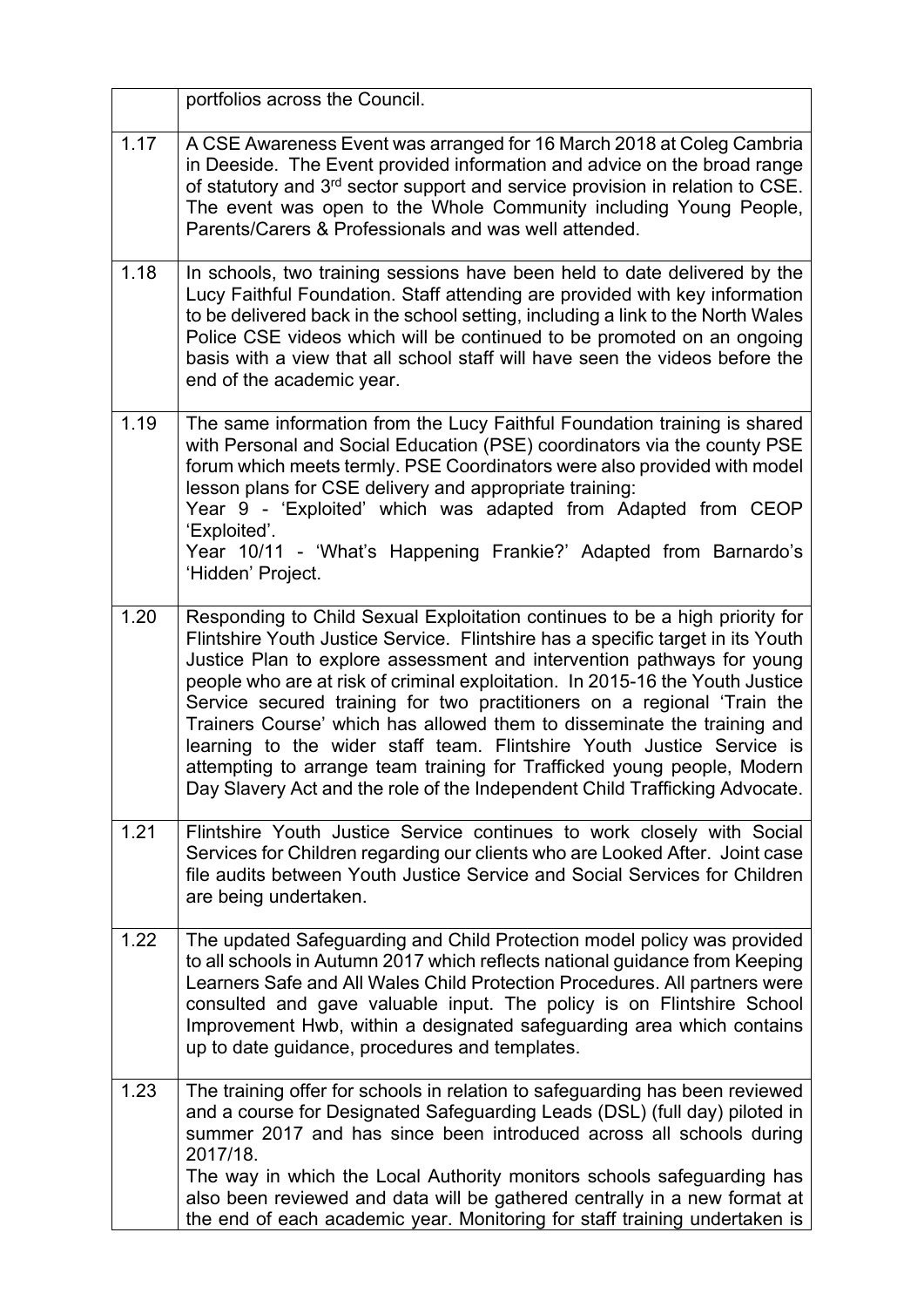|      | also being reviewed in Education & Youth.                                                                                                                                                                                                                                                                                                                                                                                                                                                                                                                                                                                                                                                                                                                                                                                                      |  |  |
|------|------------------------------------------------------------------------------------------------------------------------------------------------------------------------------------------------------------------------------------------------------------------------------------------------------------------------------------------------------------------------------------------------------------------------------------------------------------------------------------------------------------------------------------------------------------------------------------------------------------------------------------------------------------------------------------------------------------------------------------------------------------------------------------------------------------------------------------------------|--|--|
| 1.24 | All Flintshire secondary schools are participating in a pilot for year 7 and 8<br>pupils with eAware which is funded by the healthy schools scheme and<br>inclusion service. The pilot involves pupils undertaking an online survey to<br>establish their understanding in relation to key aspects of safeguarding<br>including sexting, gaming etc. and thereafter the school utilising resources<br>and lesson plans as an intervention, ahead of undertaking another survey<br>at the end of term to ascertain if the education has raised awareness and<br>increased understanding of the risks, impacted on their decision making.<br>https://www.eaware.co.uk/<br>With an evidence base office we will be in a position to advise schools in<br>terms of their PSE planning and content and target resources, training<br>appropriately. |  |  |
| 1.25 | Further information regarding the key priorities for the development of the<br>workforce in both Children's Services and Education & Youth portfolio are<br>detailed in Appendix 1, along with information regarding the training courses<br>provided to meet those needs.                                                                                                                                                                                                                                                                                                                                                                                                                                                                                                                                                                     |  |  |
| 1.26 | Pupils from School Councils have been involved in the development of two<br>lesson plans for prevent – one for Key Stage 3 pupils and one for Key Stage<br>4. These have also received a positive response from schools and are age<br>appropriate.                                                                                                                                                                                                                                                                                                                                                                                                                                                                                                                                                                                            |  |  |
| 1.27 | <b>Corporate Safeguarding</b>                                                                                                                                                                                                                                                                                                                                                                                                                                                                                                                                                                                                                                                                                                                                                                                                                  |  |  |
| 1.28 | The Corporate Safeguarding Panel was established in December 2015 in<br>response to a Wales Audit Office (WAO) report 'Review of Corporate<br>Safeguarding Arrangements in Welsh Councils' (July 2015).                                                                                                                                                                                                                                                                                                                                                                                                                                                                                                                                                                                                                                        |  |  |
| 1.29 | The Corporate Safeguarding Panel was set up to ensure the Council<br>provides a framework for all council services to safeguard and protect<br>vulnerable adults and children. Each portfolio has a lead named Officer for<br>Safeguarding in their area.                                                                                                                                                                                                                                                                                                                                                                                                                                                                                                                                                                                      |  |  |
| 1.30 | Safeguarding is included as a priority under 'Supportive Council' in the<br>Council Plan 2018 - 2023. The Panel is well attended and supported by two<br>Chief Officers and elected members. Each portfolio has an identified<br>safeguarding lead.                                                                                                                                                                                                                                                                                                                                                                                                                                                                                                                                                                                            |  |  |
| 1.31 | A Corporate Safeguarding Policy has been produced setting out the role of<br>the Panel, defining safeguarding and setting a clear direction that makes<br>safeguarding everyone's responsibility. A presentation on Safeguarding<br>and the work the Panel was delivered through the Change Exchange, a<br>forum for all tier 3 managers within the organisation.                                                                                                                                                                                                                                                                                                                                                                                                                                                                              |  |  |
| 1.32 | Safeguarding awareness sessions have also been run for Elected Members<br>for the Health and Social Services Overview Scrutiny and the Scrutiny<br>Committee for Education and Youth. A further session is planned for<br>Licensing Committee.                                                                                                                                                                                                                                                                                                                                                                                                                                                                                                                                                                                                 |  |  |
| 1.33 | The Corporate Safeguarding Panel has recently published the first in a<br>series of News bulletins designed to keep all Flintshire County Council<br>employees and elected member up to date with safeguarding news. The                                                                                                                                                                                                                                                                                                                                                                                                                                                                                                                                                                                                                       |  |  |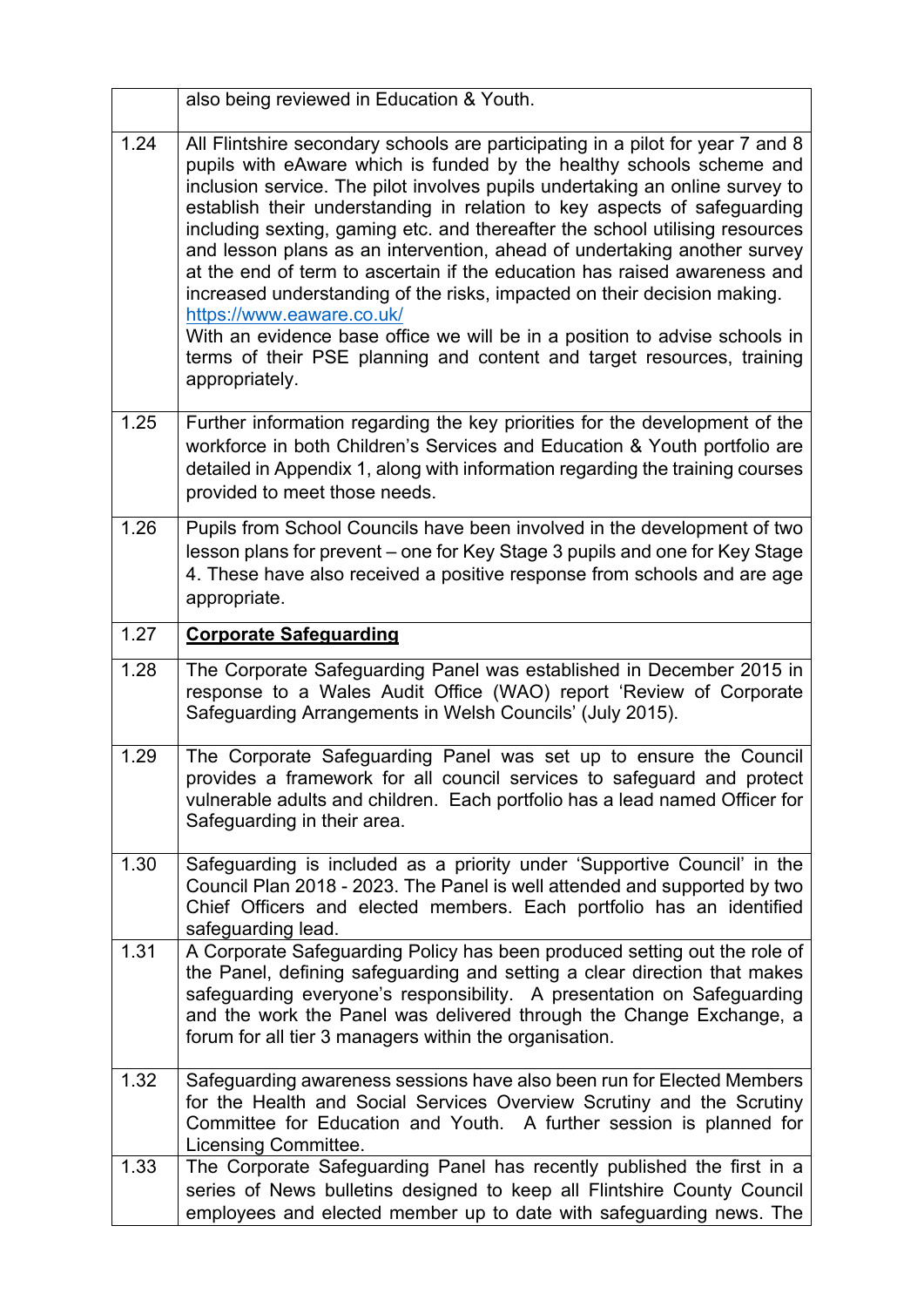|      | links can be found below.                                                                                                                                                                                                                                                        |  |  |
|------|----------------------------------------------------------------------------------------------------------------------------------------------------------------------------------------------------------------------------------------------------------------------------------|--|--|
|      | http://fcc systems 01/FCC News/Attachment/Display/395                                                                                                                                                                                                                            |  |  |
|      | http://fcc systems 01/FCC News/Attachment/Display/394                                                                                                                                                                                                                            |  |  |
| 1.34 | Flintshire Internal Audit have recently completed an audit of Corporate<br>Safeguarding which indicated a numbers of areas considered to be<br>managed well and suggesting some areas for further improvement. This<br>report is shaping the future work programme of the panel. |  |  |

| 2.00 | <b>RESOURCE IMPLICATIONS</b>                                  |
|------|---------------------------------------------------------------|
| 2.01 | There are no financial implications arising from this report. |

| 3.00         | <b>CONSULTATIONS REQUIRED / CARRIED OUT</b> |
|--------------|---------------------------------------------|
| $\vert$ 3.01 | N/A                                         |

| 4.00 | <b>RISK MANAGEMENT</b> |
|------|------------------------|
| 4.01 | N/A                    |

| 5.00 | <b>APPENDICES</b>                                                                                                                        |
|------|------------------------------------------------------------------------------------------------------------------------------------------|
| 5.01 | Appendix 1 - Key priorities around safeguarding practice for workforce and<br>training across Children's Services and Education & Youth. |

| 6.00 | LIST OF ACCESSIBLE BACKGROUND DOCUMENTS |                                                                |
|------|-----------------------------------------|----------------------------------------------------------------|
| 6.01 | None.                                   |                                                                |
|      | <b>Contact Officer:</b>                 | Jane Davies – Senior Manager Safeguarding and<br>Commissioning |
|      | Telephone:<br>E-mail:                   | 01352 702503<br>jane.m.davies@flintshire.gov.uk                |

| 7.00 | <b>GLOSSARY OF TERMS</b> |
|------|--------------------------|
|      |                          |